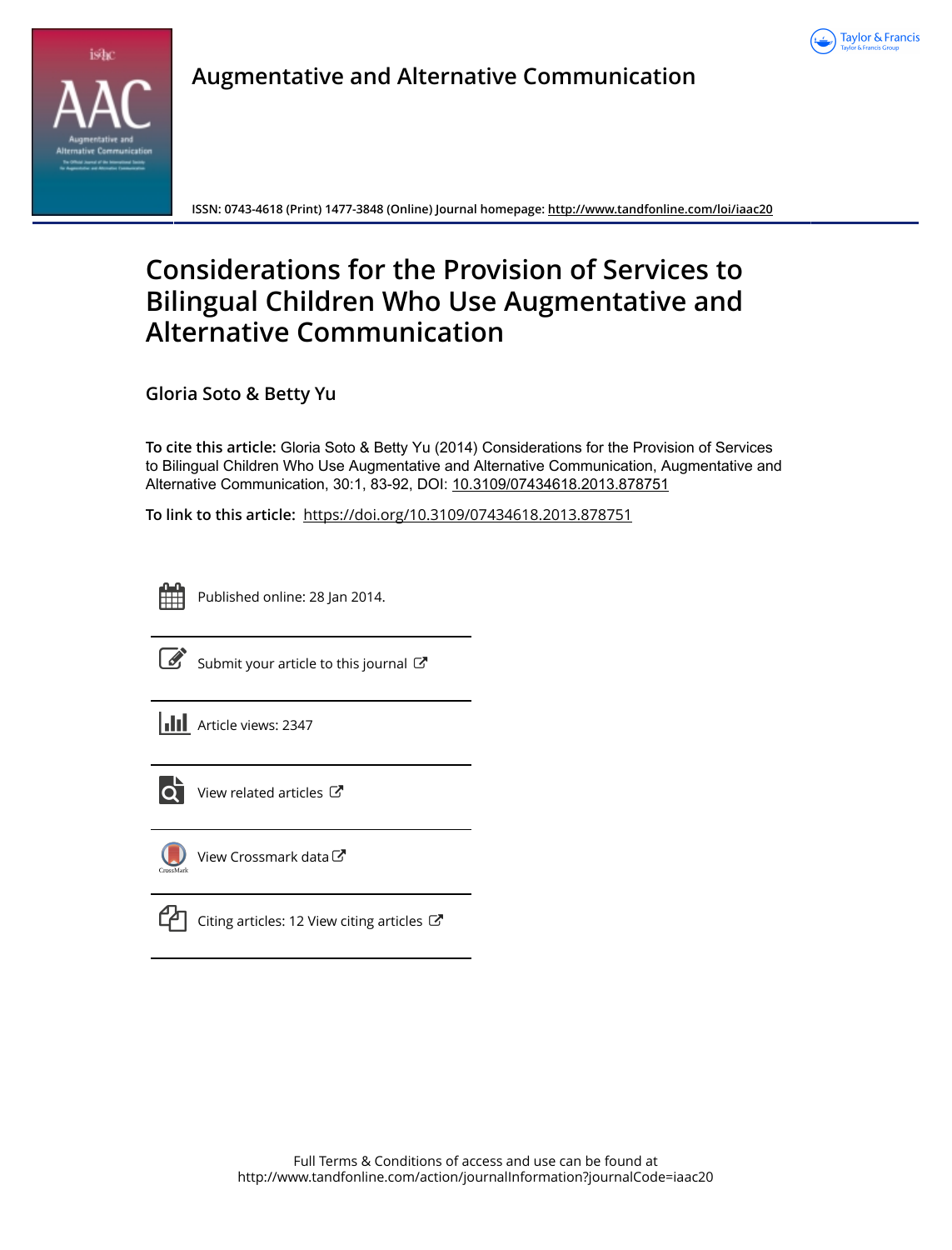**FORUM NOTE** 

## **Considerations for the Provision of Services to Bilingual Children Who Use Augmentative and Alternative Communication**

GLORIA SOTO<sup>\*</sup> & BETTY YU

*Department of Special Education and Communication Disorders, San Francisco State University, San Francisco, CA, USA* 

#### **Abstract**

Augmentative and alternative communication (AAC) service providers are increasingly serving a significant number of clients from culturally and linguistically diverse backgrounds. In this paper, we discuss general considerations and future research needs relevant to the use of AAC strategies and techniques with bilingual children, specifically, issues related to the scaffolding of communication and language development in more than one language, and the selection and customization of AAC systems for bilingual children. We do so by first reviewing key research on bilingualism with children with communication disabilities and its implications for research and practice in the AAC field. We propose the use of a sociocultural approach to AAC service delivery and argue for the support of both languages needed by the child to fully participate in his or her communicative environments. Implications of the sociocultural perspective and future research needs are also presented.

**Keywords:** *AAC; Bilingualism; Language; Culture* 

#### **Introduction**

The continued population movement of the last few decades –from developing countries into industrialized ones and from rural areas into big cities –has resulted in an unprecedented increase in the number of children and families from culturally and linguistically diverse backgrounds being served by clinicians and educators world wide (e.g., Arnaiz & Soto, 2003; Jordaan, 2008; Williams & McLeod, 2012). The Multilingual Affairs Committee of the International Association of Logopedics and Phoniatrics recently surveyed speech-language pathologists in 13 countries: Belgium, Bulgaria, Canada, Denmark, England, Iceland, Ireland, India, Israel, Malaysia, Malta, South Africa, and Sweden. In all, 92% of the respondents reported working with bilingual clients (Jordaan, 2008). Likewise, Kritikos (2003) reported that 95% of SLPs in the US work with at least one client who comes from a home where a language other than English was spoken. Rossi and Balandin (2005) noted that 16% of Australians speak a language other than English in their homes. Consequently, professionals in these countries will likely be involved in developing and implementing educational and clinical services for children and families who may not speak the same language or share the same cultural background.

The provision of educational and clinical services to children with communication disorders from culturally and linguistically diverse backgrounds presents common challenges to professionals around the world and has received increased attention from researchers and professional organizations in Australia, Canada, the United Kingdom, and the United States (Williams & McLeod, 2012). Many of the challenges revolve around four main issues: (a) how to accurately assess a child's communicative ability in more than one language (e.g., De Lamo White  $\&$  Jin, 2011;), (b) how to best support language development in bilingual children with disabilities that affect their language learning (e.g., Kohnert, 2010; Williams & McLeod, 2012), (c) what language to use in intervention (e.g., Gutierrez-Clellen, 1999; Kohnert, 2010), and (d) how to counsel families who speak another language and come from a different culture (e.g., Yu, 2013).

informa

While many of the challenges inherent in working with bilingual children with communication disorders also apply, professionals working with bilingual children with augmentative and alternative communication (AAC) needs face additional challenges specifically related to the selection, customization, and implementation of AAC strategies and techniques. The purpose of

<sup>∗</sup>Correspondence: Gloria Soto, Department of Special Education and Communication Disorders, SFSU, 1600 Holloway Avenue, San Francisco, CA 94132, USA. Tel: + 1 415 338 1757. Fax: + 1 415 338 0566. Email: gsoto@sfsu.edu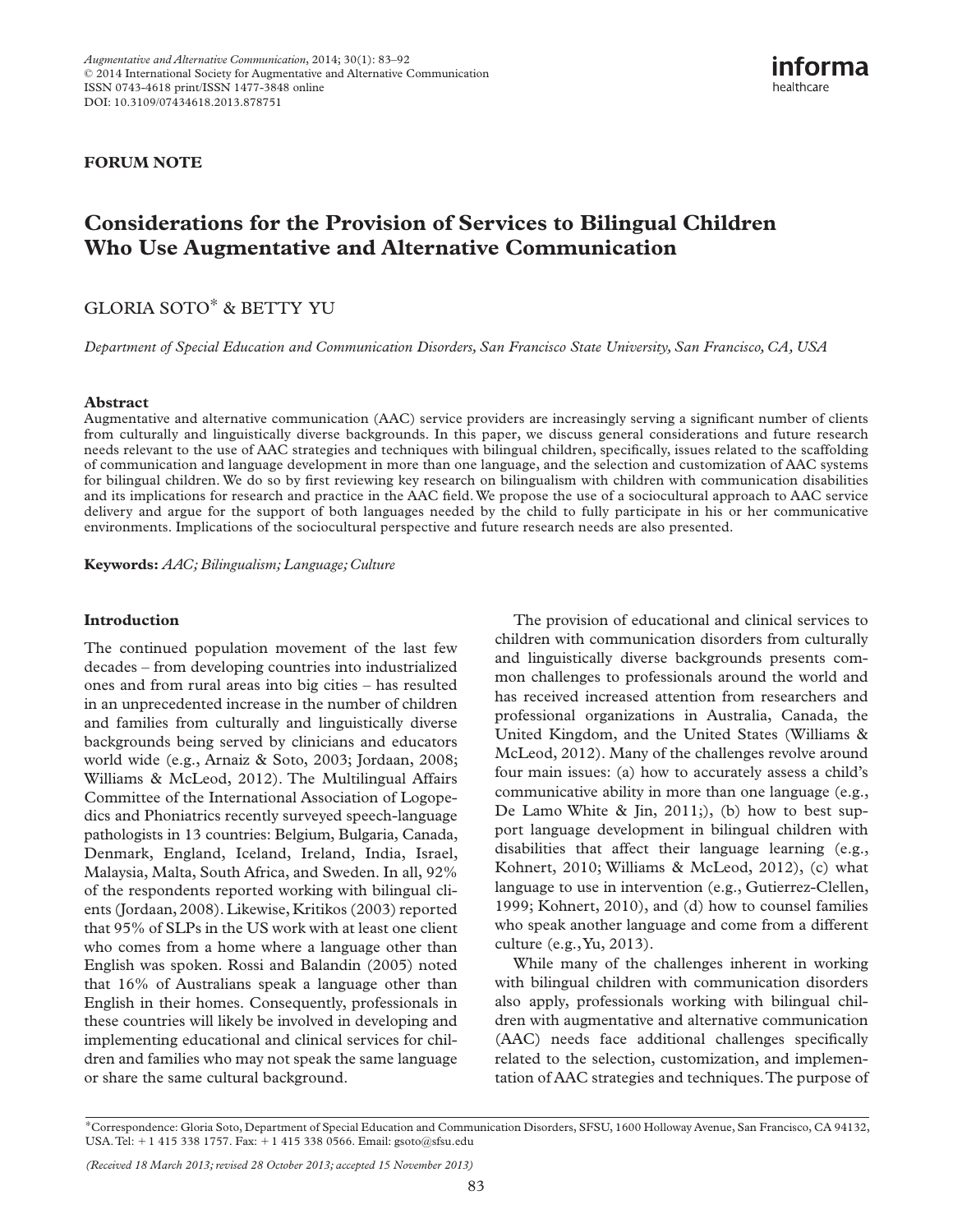this forum paper is to discuss (a) general issues relevant to the provision of AAC services to bilingual children, most specifically the challenges presented when there are two languages in the child's environment; and  $(b)$ issues related to the selection and customization of AAC systems for children who are bilingual. We do so by first reviewing key research on bilingualism that is relevant for children with communication disabilities and by examining its implications for research and practice in the AAC field. We then discuss issues related to the provision of culturally and linguistically relevant AAC services to children from bilingual backgrounds, especially those from minority-language families. We propose the use of a sociocultural approach to AAC service delivery and argue for the support of both languages needed by the child to fully participate in his or her communicative environments. Our discussion is largely speculative at this point and is intended as a starting point to advance the field's understanding of and to stimulate future research into these issues.

## **Bilingualism in Children with Typical Development**

Children become bilingual to different degrees and by following different paths. For some children, exposure to more than one language begins very early in life and simultaneously, as family members and care providers speak two different languages to the infant. But for many children, the exposure to a second language happens later in life, when they enter the educational setting and begin interacting with a broader community. When children are exposed to additional languages at age 3 years or older they are considered to develop sequential bilingualism (Kohnert, 2010).

The degree to which children can become proficient speakers of two or more languages, whether learning simultaneously or sequentially, depends on whether they have enough exposure to both languages and are provided with frequent and meaningful opportunities to use and develop each linguistic system. In cases where the home language is not actively supported at school, the child will have limited opportunities to use his or her home language outside of the family or the immediate community, and is at risk of becoming receptively bilingual. Children who are receptively bilingual may continue to understand their home language to some extent, but have little or no expressive skills. In some situations, the home language may be accorded low social status and perceived as a liability or a barrier to social integration. In such circumstances, acquisition of the societally dominant or majority language may be favored and a child may lose skills and fluency in the home language to the point where he or she gradually undergoes language attrition and even language loss (Fishman, 2006; Wong-Fillmore, 2000).

Language loss has been found to be associated with low academic performance and social marginalization. In a meta-analysis of studies comparing different

educational options for bilingual children, Rolstad, Mahoney, and Glass (2005) found that immigrant children who maintained their home language were more likely to graduate high school and to develop close family and cultural connections associated with social integration and emotional health than those who lost their home language. Kohnert (2010) reports that continued support of the home language during the preschool years is related to later cognitive and academic gains. In addition, bilingualism has been associated with stronger performances in metalinguistic reasoning, attentional control, working memory, and symbolic representational skills (Adescope, Lavin, Thompson, & Ungerleider, 2010). In a recent study, bilingualism was found to be related to delays in the onset of cognitive decline in older adults (Bialystok, Craik, &Luk, 2012)

## **Bilingualism in Children with Communication Disabilities**

While there is ample data on the advantages of bilingualism for typically developing children, many professionals and parents are still fearful of speaking more than one language with children who have significant communication disorders (Yu, 2013). They worry that bilingualism would be too taxing for children who are already struggling with language, or may further delay the acquisition of one or both languages (Gutierrez-Clellen, 1999). The assumption is that if the child has difficulty learning one language, learning two would be even more difficult and could exceed his or her learning capacity (Kohnert, 2013). As a result, parents are routinely advised to stop speaking their home language with a child who has communication disabilities (Kay-Raining Bird et al., 2005; Kohnert, 2013; Yu 2013). Similarly, professional services to bilingual children are often delivered only in the majority or socially dominant language.

To date, only a small number of studies have compared the performance of bilingual and monolingual children with communication disorders. Several researchers have found that bilingual children with specific language impairments present the same pattern and extent of deficits as monolingual children with specific language impairments on measurements such as IQ tests, academic performance, standardized language tests, and measurements of the use of obligatory tense morphemes (Gutierrez-Clellen, Simon-Cereijido, & Wagner, 2008; Håkansson, Salameh, & Nettelbladt, 2003; Paradis, Genesee, & Crago, 2010; Thordardottir, 2010). Bilingual children with Down syndrome have also been found to perform comparably to monolingual children with Down syndrome on standardized language tests, vocabulary inventories, and language sample analyses (Kay-Raining Bird et al., 2005). Similar results have been found with children with autism spectrum disorder, with no significant differences found in their social responsiveness, joint attention skills, achievement of early language milestones,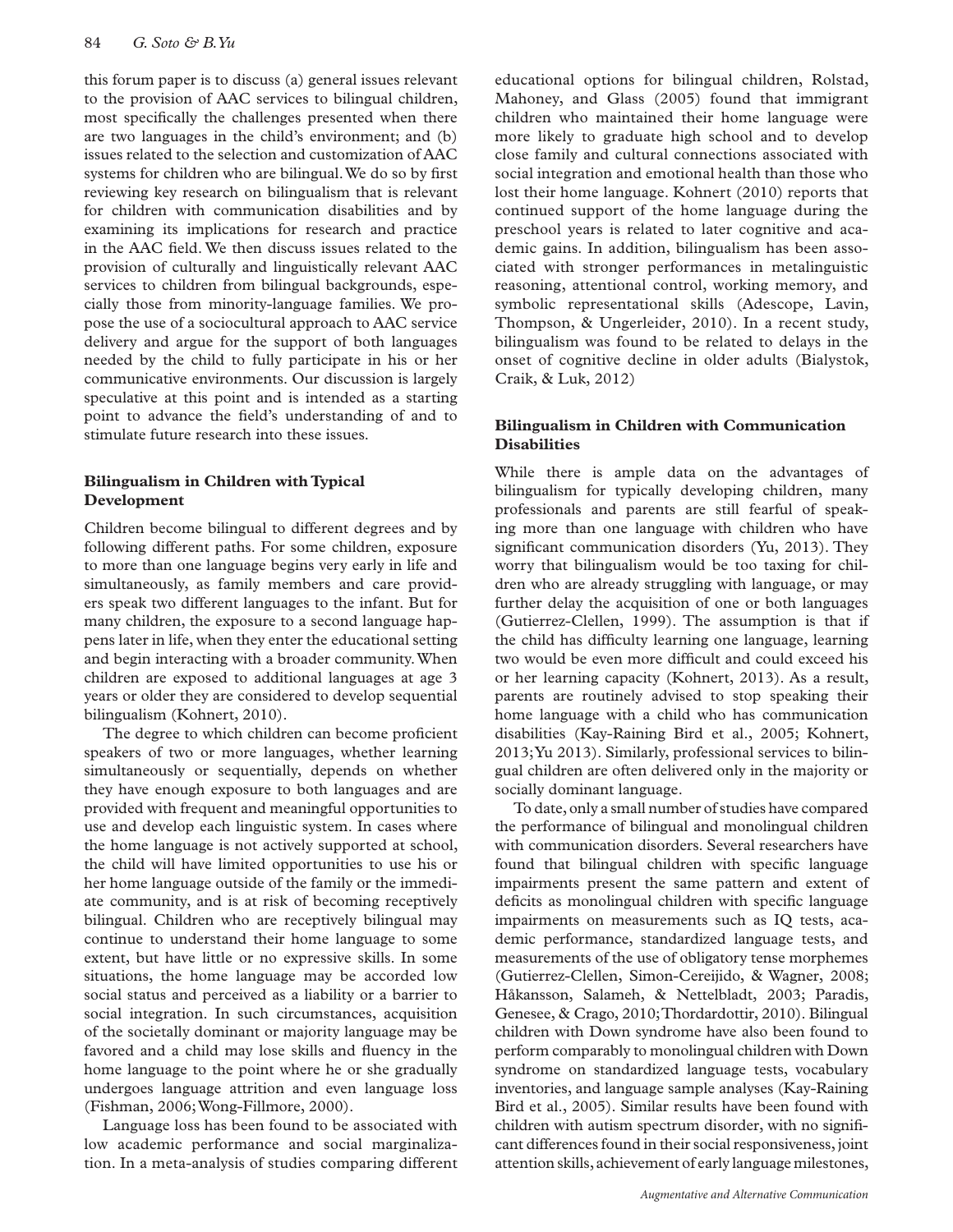or performance on standardized tests of vocabulary and language (Hambly & Fombonne, 2012; Ohashi et al., 2012; Petersen, Marinova-Todd, & Mirenda, 2012).

The findings of this emerging body of research echo the findings of bilingual development research at large: The performance of bilingual children with communication disabilities is comparable with monolingual peers with similar disabilities, at least in contexts that value bilingualism. Also similar to typically developing bilingual children, bilingual children with disabilities can use their first language skills to facilitate the acquisition of a second language. Perozzi and Chavez-Sanchez (1992) found that a group of bilingual Spanish-speaking first graders with language delays were able to acquire new vocabulary in English twice as quickly when they were introduced to the words in both Spanish and English rather than in English alone. Likewise, in a study of a bilingual child with specific language impairments who spoke English and Icelandic, Thordardottir et al. (1997) found that the child learned more English vocabulary when the target words were presented bilingually, in English and Icelandic; as opposed to monolingually, in Icelandic.

The available evidence suggests that social and environmental factors play a significant role in the bilingual development of children with typical development or communication disabilities. For example, in a study of school children with SLI in England, Crutchley, Botting, and Conti-Ramsden (1997) noted that the students who were exposed to languages other than English at home stood out as a unique subgroup, performing more poorly than their monolingual classmates on a number of standardized assessments in English grammar, vocabulary, reading, articulation, and narrative structure. The bilingual students were also less likely to be placed in classrooms that were seen as ideal by parents and teachers, and were more likely to be red-flagged as having emotional and behavioral difficulties. These emotional and behavioral problems were reported to worsen over time, even though the bilingual students were no different from their monolingual classmates on these measures when they first arrived in the program. These findings cannot be interpreted in isolation, as these children were immersed in contexts where their home language was neither valued nor supported.

Crutchley et al.'s study stands in contrast to that of Bruck (1982), which included bilingual children with specific language impairments from English-speaking families who were enrolled in a French immersion school program. Bruck found that the children in the bilingual program performed similarly to children with specific language impairments in a monolingual English program on standardized tests of academic and language skills in English. Both groups of children achieved lower scores compared to bilingual and monolingual children without specific language impairments. Similarly, Paradis, Crago, and Rice (2003) found no significant difference between bilingual and monolingual children

with specific language impairments in terms of the number and types of morphological errors commonly found in these children's languages.

The discrepancy between the findings of these studies and those found in Crutchley et al. (1997) is consistent with differences found for children with typical development across different types of settings. The children in the Bruck (1982) and Paradis et al. (2003) studies were in environments that actively promoted and maintained bilingualism, also referred to as additive bilingual environments (Bruck, 1982). For example, in Bruck's study, the children were from English-speaking homes and were enrolled in French immersion schools by choice. In Paradis et al.'s study, all of the children were from homes in which parents were using a one-parentone-language strategy, which suggested a conscious investment in the transmission of both languages. In contrast, the children in Crutchley et al.'s study were exposed to minority languages at home and Englishonly at school, and maintenance of home language was not identified as an explicit goal either at school or at home. Typically, in a context such as this, children tend to make steady gains in the majority language, with skills in the home language declining over time, leading to a subtractive bilingual situation (Fishman, 2006; see Paradis et al. (2010) for a further discussion of additive and subtractive bilingualism).

The previously noted studies point to the fact that, for both children who are typically developing and those with communication disabilities, learning outcomes have less to do with the number of languages being learned than the conditions under which language is learned: the level of support for bilingualism at school and in the community, the quality of exposure to both languages, and the types of measures used to monitor language growth. The findings also highlight the fact that growing up bilingual is as much a sociocultural and sociopolitical experience as it is a linguistic one (Zentella, 1997). A purely child-focused psycholinguistic approach to understanding bilingualism would miss the many other complex ecological factors affecting the learning and development of bilingual children (Bronfenbrenner, 2005).

The literature in bilingual communication disorders suggests that children who are exposed to two languages may in fact benefit from a bilingual approach to intervention (e.g., Gutierrez-Clellen, 1999; Kohnert, 2010, 2013). There is no evidence to support the conclusion that bilingualism is confusing or too taxing on the language-learning abilities of children with communication disorders. The research available thus far clearly shows that mediation in the home language does not impair or significantly slow the learning of a second language. To the contrary, there is evidence that children can benefit from an intervention that acknowledges the home language and culture and supports bilingual development, with gains in both the majority language as well as the home language (Restrepo, Morgan, & Thompson, 2013).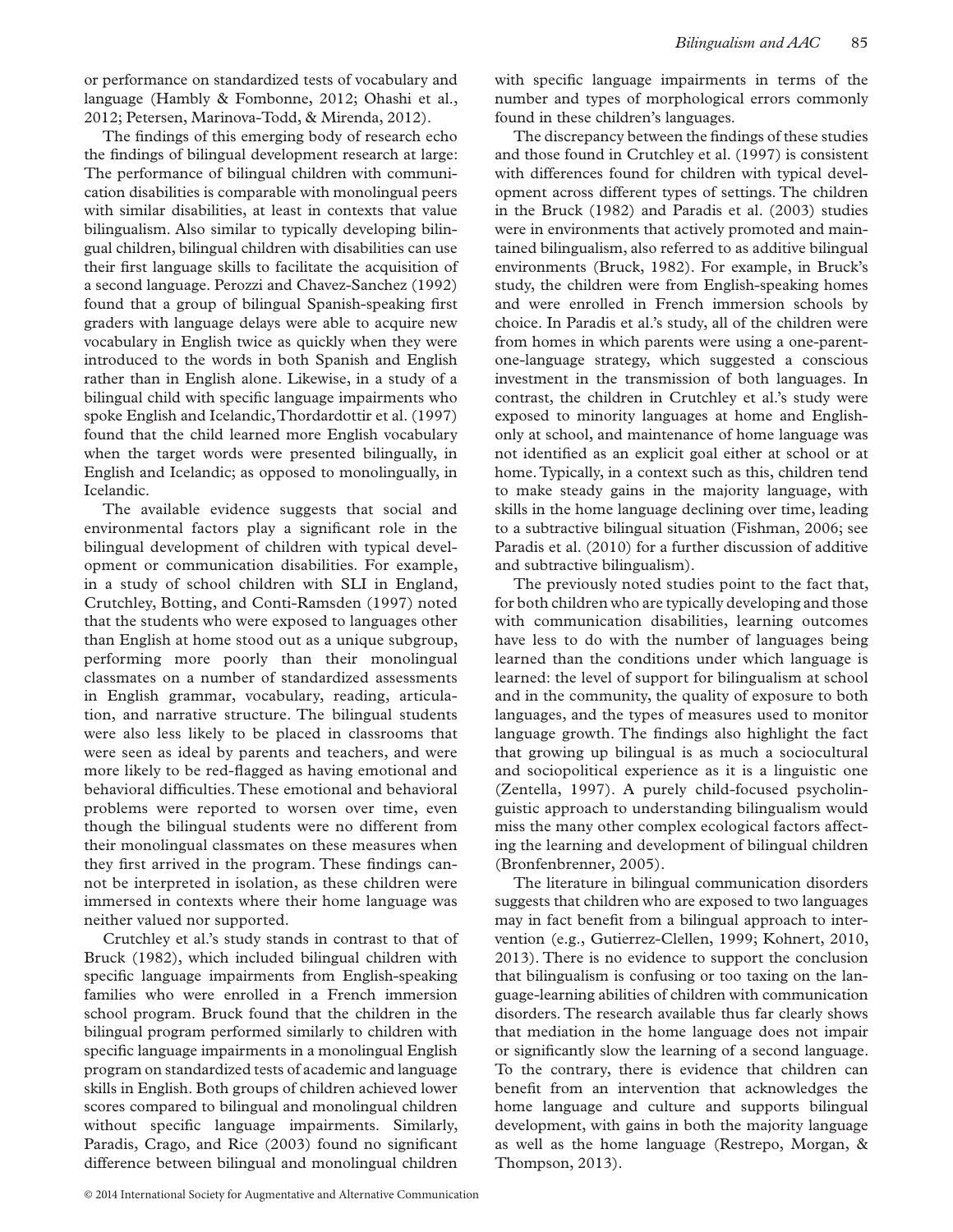#### **A Sociocultural Approach to Bilingualism and AAC**

In this paper, we propose the use of a sociocultural approach to serving children with AAC needs who live in bilingual environments. From a sociocultural perspective, language learning is rooted in children's participation in culturally meaningful activities (Thorne, 2000). It takes years of interaction with mature language users for children to attain adult-like skills. These interactions reflect the cultural values and social practices of those who speak the language. This theory argues that language use has a profound effect on children's development because language not only develops through participation in socio-cultural activities but also mediates participation (Martin, 2012).

The sociocultural theory of learning carries several important implications for children with AAC needs in bilingual environments. For example, because communication is a situated activity, children's ability to participate – regardless of the presence or absence of communicative disabilities  $-$  is dependent on access to the languages that mediate participation. In addition, children in bilingual environments are socialized through different languages so that they can understand the range of cultural meanings that are available across linguistic communities. They also draw on the linguistic resources available across languages in order to display a fluid array of cultural competencies that are expected of them (Garrett & Baquedano-Lopez, 2002; Ochs & Schieffelin, 1984). If we conceptualize language as a tool for contextualized meaning-making and not just an abstract mental system, then we are also able to recognize that the use of more than one language, rather than causing confusion, opens up opportunities for the child using AAC to achieve shared meaning. Moreover, given the importance of families and social networks in the provision of successful AAC intervention, the linguistic and cultural capital that they possess should be recognized and valued.

There is a convergence of opinions that educators and clinicians should support and work closely with families so that they can maintain and pass their linguistic and cultural heritage on to their children with and without disabilities (Artiles & Ortiz, 2002; Center for Applied Linguistics, 2005; Martin, 2012; Mueller, Singer, & Carranza, 2006; Waterman & Harry, 2008). Likewise, many consider that interventions for children with communication disabilities should be conducted in both the children's home and school languages, with an emphasis on the home language when it is the children's stronger language (Gutierrez-Clellen, 1999; Gutierrez-Clellen, et al., 2008; Kohnert, 2010, 2013; Kohnert, Yim, Nett, Kan, & Duran, 2005). The assertion to support two languages is based on not only the cognitive and social advantages that have been identified for typical children and adults, but also the evidence suggesting that, all things being equal, bilingual learners with disabilities are not at a greater disadvantage for language acquisition than their monolingual peers.

There are compelling reasons for the maintenance of the home language for children with complex communication needs. Failure to develop and implement an intervention plan that supports long-term development and maintenance of both languages for bilingual children will limit interpersonal interactions between family members, and natural opportunities to practice and generalize linguistic skills across contexts. As Kohnert (2013) points out, the recommendation to target only a single language for bilingual children with communication disorders takes language out of its social context and ignores its fundamental role as an enculturation tool. Not using the home language with a child with a disability can exacerbate the disability and marginalize him or her even further from family and community.

Language is not a finite resource, even for children with disabilities; rather, it is a dynamic system that is expanded with rich input and diverse opportunities for its use. Recommending that a family stop using the home language with a child with disabilities presumes that language use is a conscious choice. In many families, the decision to speak only one language with the child with communicative disabilities will significantly impact interaction dynamics. Family members may find it difficult to include the child in conversations, or for the child to maintain relationships with family members and friends who do not speak the targeted language (Wong-Fillmore, 2000). Family members may also find the practice of speaking only one language difficult to maintain. For example, in an interview study of bilingual parents of children with autism spectrum disorder, Yu (2013) found that many of the parents who committed to speaking only English with their children eventually went back to speaking bilingually or to speaking primarily Chinese. Even though each of the parents was proficient in English, they reported that there were things that they could not adequately communicate in that language alone. In some cases, it was because the ideas they wished to convey had no cultural or linguistic equivalents in English. Some spoke English exclusively at work and in other formal settings and found it difficult to speak English in domestic contexts and intimate situations. Others said it simply "felt unnatural." Parents who believed or were told that bilingualism was detrimental for their children felt guilty and viewed their inability to speak only English as a failure.

Although there has been an increase in research into issues related to bilingualism in children with communication disorders, very little attention has been directed toward issues concerning bilingualism for children with complex communication needs who require AAC. This gap has long been recognized as an urgent concern (Bridges, 2004; Bridges & Midgette, 2000; Huer & Saenz, 2002; Rossi & Balandin, 2005). Planning for intervention for children who live in bilingual communities presents additional challenges for professionals working in the area of AAC, as they will need to develop and support communication strategies and techniques that facilitate communication and language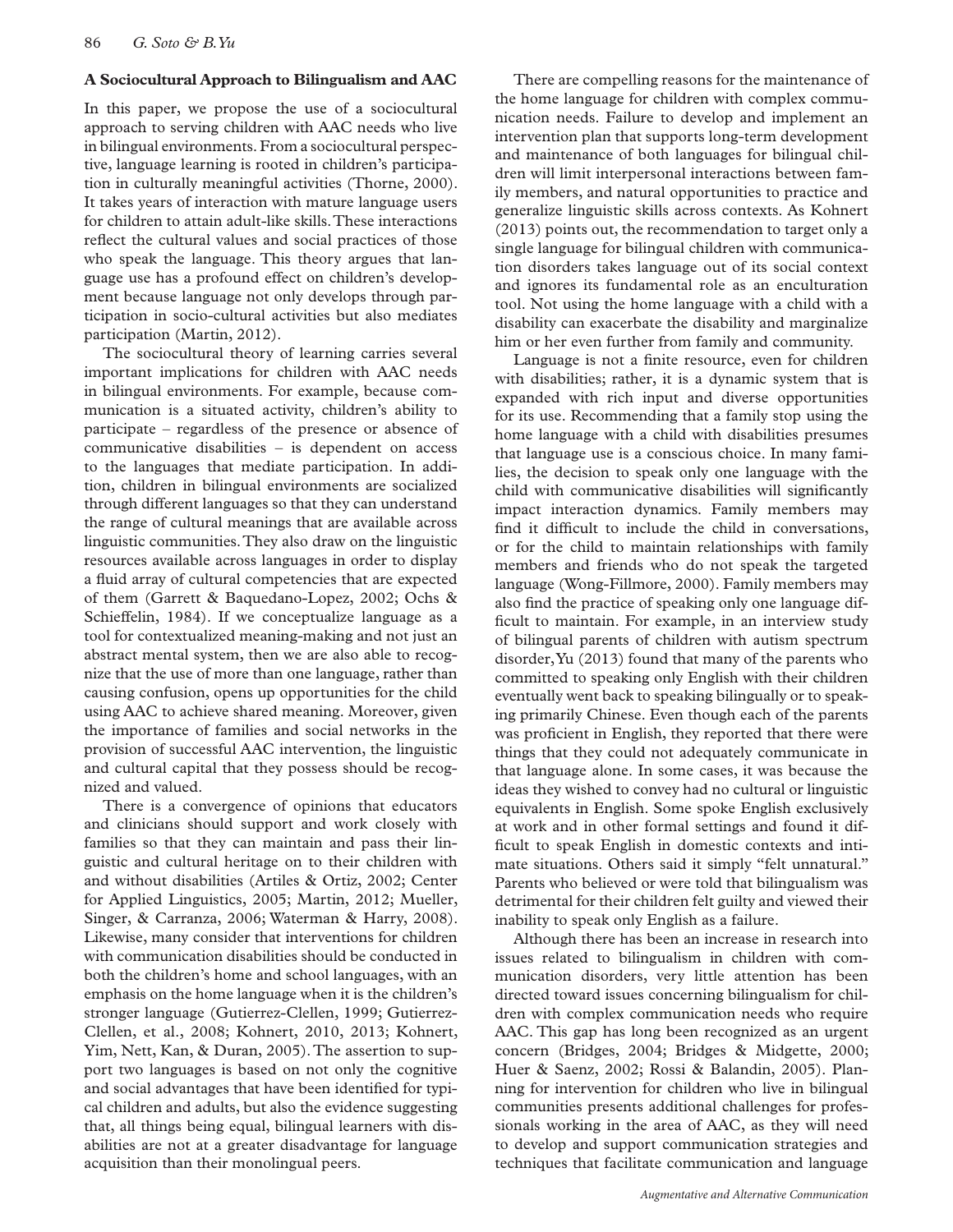development across the different languages and contexts in which the child using AAC participates.

Professional support for two languages does not necessarily mean that both languages must be supported at the same time, in the same way, or by the same interventionist (Kohnert, 2013). Rather, supporting two languages in a bilingual child who uses AAC means that the intervention plan will be consistent with the child's previous experiences as well as his or her current and future communication needs. A bilingual perspective accepts the child's communicative experiences and accumulated abilities with the family members as an essential resource on which to build. Therefore, an accurate assessment of a child's communicative ability is critical to designing an intervention plan that addresses the child's current and future needs.

#### **Assessment Considerations**

Identifying a child's true communicative abilities and needs in two languages is a challenge because there are very few bilingual measures and few bilingual professionals who can administer and interpret the results. Proficiency in any language is dependent on a number of factors, including age, intensity of exposure, and opportunities for use. AAC professionals should be aware of typical developmental patterns of language learning in both simultaneous and sequential bilingual children and how these may vary in children with disabilities, including those with complex communication needs (see Kohnert & Medina, 2009; Kohnert, 2010 for extensive reviews on language development patterns for children with communication disorders).

An additional consideration for assessment relates to the variability of languages and language proficiency among bilingual children with complex communication needs. The languages in a bilingual child's life are in many ways interwoven and inseparable and, at the same time, these languages may play highly specific roles across the different contexts of a child's life. Assessments that examine a child's languages separately or neglect the genre-specific nature of code choices, tend to underestimate competencies. For example, Bedore, Peña, García, and Cortez (2005) found that when bilingual children's performances on vocabulary tests were scored conceptually rather than monolingually – that is, when performances were analyzed and scored for the meaning of the responses regardless of the language in which they were produced  $-$  the participants achieved scores that were comparable to monolingual children. When their performances were scored monolingually, however, the scores for bilingual children were lower than those for monolingual children (see Bedore et al., 2005).

To minimize language bias, De Lamo et al. (2011) advocate for the use of a sociocultural approach to assess the communicative abilities of bilingual children with communicative disorders. This approach uses a combination of methods and data from multiple sources

to evaluate developmental and clinical history, current level of achievement in both languages, and the ability of the child to learn or use language in a variety of contexts and with multiple communication partners (De Lamo et al., 2011; Gutierrez-Clellen & Peña, 2001; Kohnert, 2010; Langdon, 2008; Soto, 2012). The most informative combination of methods will change with the child's age, but in all cases, the methods must include (a) observations of the child in natural environments during interactions with peers and family members; (b) interviews with family members; (c) language samples; and (d) performance in language comprehension and production tasks at a variety of levels (e.g., single word vocabulary, words in discourse, morpho-syntax, figurative language and narrative) in all of the languages to which the child is exposed and within all interaction environments.

#### **Collaborative Goal Setting**

In a number of studies with culturally and linguistically diverse families, parents and other family members expressed appreciation for the use of AAC at school and recognized that the AAC system was critical to their child's social and academic participation, yet they did not convey any desire or need to use it at home. When asked to identify the reasons, parents mentioned a series of barriers to successful implementation of AAC strategies and techniques in the home, including (a) language intervention conducted only in the school language; (b) language and cultural barriers between parents and professionals; (c) communicative limitations of the AAC device; (d) irrelevant vocabulary; (e) culturally inappropriate symbols and messages; and (f) lack of culturally and linguistically accessible, family-centered instruction on how to use the device at home (Kemp & Parette, 2000; McCord & Soto, 2004; Pickl, 2011; Stuart & Parette, 2002). In a series of related studies, Parette and colleagues (cited in Bailey, Parette, Stoner, Angell, & Carroll, 2006) interviewed a total of 67 family members from diverse cultural and linguistic backgrounds and found that "(a) families across all ethnic groups want to be involved with professionals in AAC decision making; (b) families want more information, education, and training regarding AAC; and (c) ethnicity impacts decision making in AAC"  $(p. 51)$ .

Prior to the introduction of an AAC system, the family of a child with complex communication needs will already have established patterns of communication. Understanding the existing interaction dynamics within a family is a critical element when recommending and designing AAC techniques and strategies (Parette, Brotherson, & Huer, 2000). In setting a culturally and linguistically responsive plan of action, professionals need to include the family's input about their preferred language and communication needs, views on the child's communicative disability, and level of involvement and participation with which they are comfortable. Cultural differences are likely to influence not only the roles that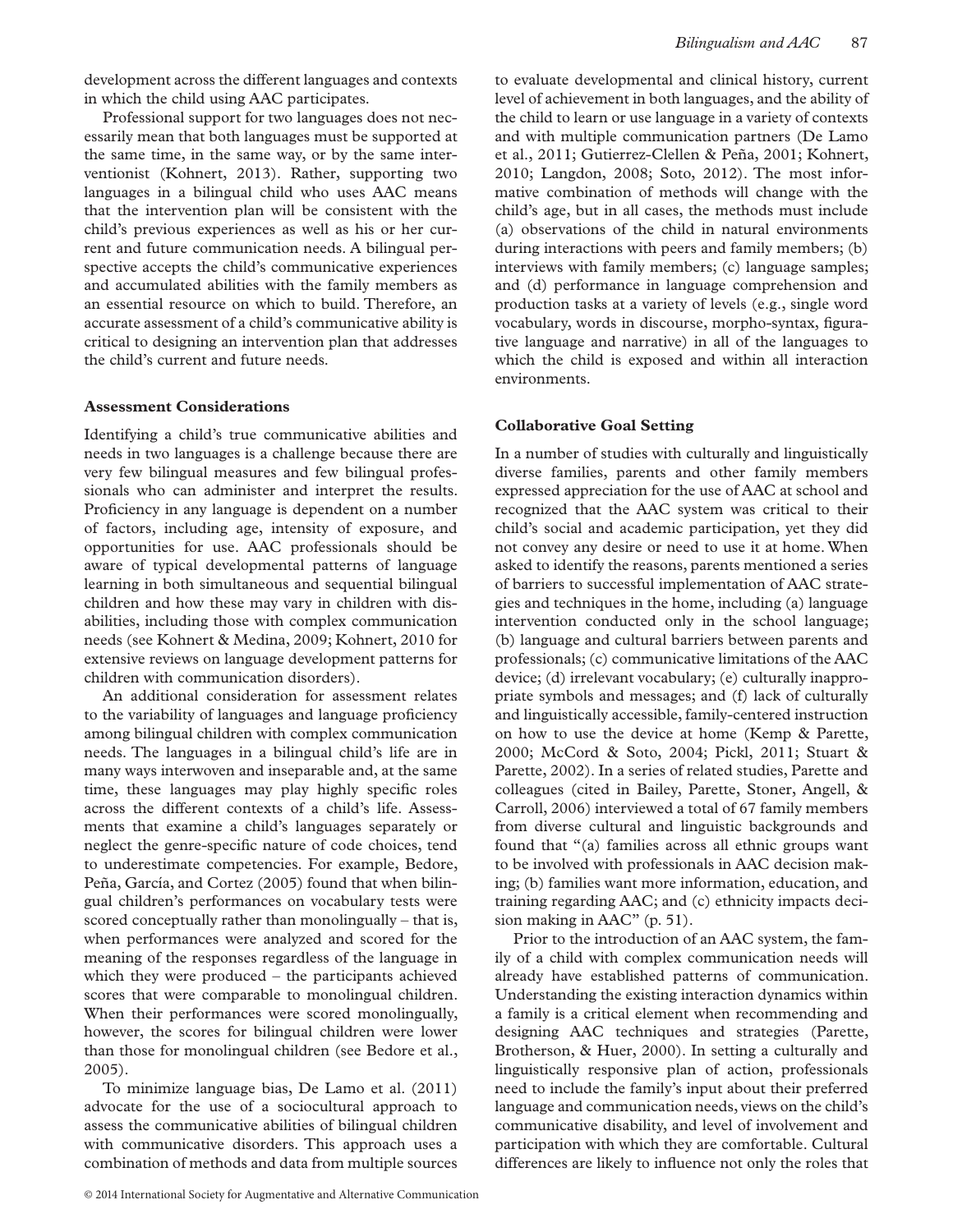the family members are willing and able to play in teaching their child but also those they expect professionals to fulfill (Hwa-Froelich & Vigil, 2004).

In order to make intervention relevant to any family, it is important to elicit family members' perceptions of meaningful intervention goals (McCord & Soto, 2004; Pickl, 2011). It is imperative that service providers reach out to family members to include their perspectives and create an open communication climate that would support an exchange of ideas. Professionals may need to schedule home visits in order to provide the family members with an opportunity to share their ideas and to observe the families' interactive routines (Stuart & Parette, 2002). During these visits, professionals who do not speak the family's language will need to use bilingual and bicultural interpreters that are able to indicate to families that they are valued members of the intervention team (See Hwa-Froelich  $&$  Vigil, 2004 and Kummerer, 2012 for excellent descriptions of issues and strategies for culturally respectful communication skills). Communication through an interpreter is a complicated task (Langdon, 2008). It slows down and changes the dynamics of communication, making conversations more cumbersome and prone to misinterpretation by both parties. It also deprives family members of the privacy they may need to discuss their family member's needs. Service providers must recognize and be sensitive to these difficulties. In order for interpreters to be effective, they must be proficient in both the language of the family and that of the professional, and able to understand and appreciate the subtle cultural nuances of meaning for each party. In addition, interpreters should understand the relevant professional jargon and the clinical/educational processes involved in the event for which they are providing services (Seal, 2000).

Given the lack of fully qualified bilingual/bicultural interpreters, professionals may need to rely on bilingual family members or family friends to act as interpreters. While at times this may be the only option available, using non-professional interpreters adds a layer of complexity to the interaction. Difficulties may arise from role conflicts, a lack of training, and a lack of knowledge of the issues being discussed. In addition, family members may feel embarrassed to discuss intimate matters with other family members or friends. In turn, the interpreter may censor or change what is being disclosed to minimize family exposure or shame.

## **Intervention Considerations for Bilingual Children**

The ultimate purpose of AAC intervention is to help children reach their full potential as communicators and maximize their participation in their communities (e.g., social, academic, and occupational/vocational). AAC professionals serving bilingual children may or may not share the languages of their families. Sometimes, bilingual professionals provide intervention to bilingual children with whom they share both languages. More often than not, there will be a mismatch between the languages spoken by the professional and the child. Although it is essential to increase the number of bilingual clinical professionals, the mismatch between clients and professionals will likely persist in the future. As Kohnert (2013) indicates, the key issue is to identify ways in which interventionists can facilitate language development of a language they do not speak.

Bilingual intervention may include direct systematic teaching of certain forms and functions implemented by professionals and indirect intervention through collaboration with parents and family members, peers and others to be supportive communication partners (Kent-Walsh &McNaughton, 2005; Kohnert, 2010). Strengthening skills in a child's home language will necessarily involve other individuals who share similar cultural and language experiences as the child. Kohnert (2013) describes at length collaborative strategies to facilitate development of home language by coaching parents, peers and paraprofessionals to implement language facilitation strategies. The term "coaching" connotes helping parents towards their own goals, rather than training them to perform some pre-determined tasks.

To date there are no published studies documenting clinical or educational approaches with bilingual children who use AAC. In the absence of direct evidence, AAC professionals will have to draw principles and strategies from related disciplines such as bilingual special education (e.g., Mueller et al., 2006) and bilingual intervention for children with language disorders (e.g., Thordardottir, 2010). These include (a) working with family and community members to reinforce learning across the home, community, and school; (b) understanding and supporting the gradual process of second language acquisition; and (c) acknowledging that second language learning is not helped by an eradication of the first language but rather is built on a strong foundation of first language and culture (Artiles & Ortiz, 2002; Kohnert, 2010; Langdon, 2008). Further investigation is critically needed to explore fundamental questions regarding the most effective strategies to improve the communicative competence of children who use AAC and live in bilingual communities.

## **AAC Implementation at Home**

All families promote their cultural values through child socialization practices and social interactions (Hwa-Froelich & Vigil, 2004). Family roles and obligations are taught and manifested specifically through language as well as nonverbal behaviors. To increase involvement of culturally and linguistically diverse families, professionals should design communication systems that are reflective of the family's cultural values and inclusive of their linguistic practices, and model the use of AAC in communicative contexts that are culturally appropriate and increase the child's affiliation (i.e., belonging) with the family and community.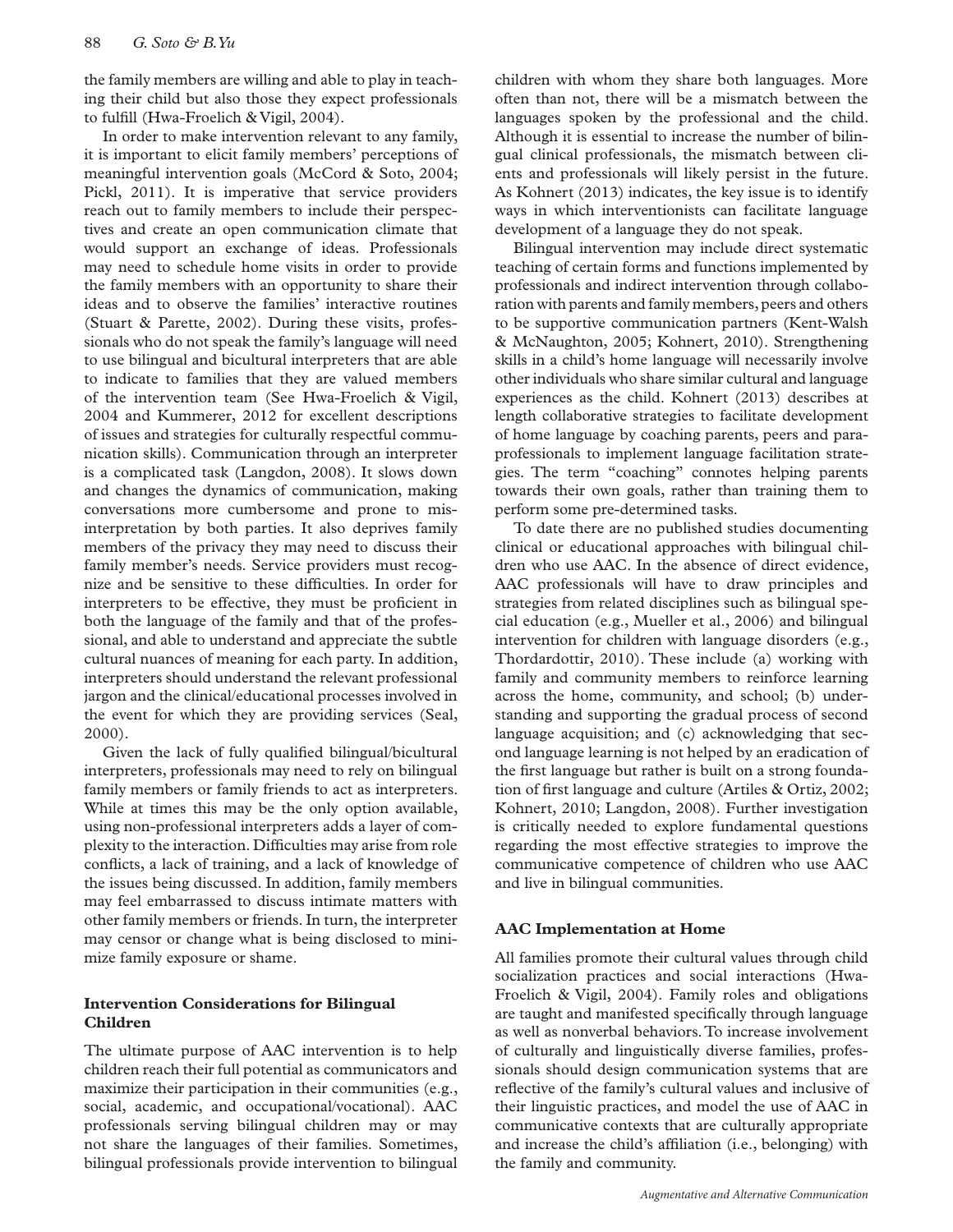As previously noted, there are many factors that can impact the use of AAC at home, including socioeconomics, language and educational barriers, conflicting cultural values, and mismatched expectations between families and professionals (see Bailey et al., 2006; Binger, Kent-Walsh, Berens, Del Campo & Rivera, 2008; McCord & Soto, 2004; Pickl, 2011). Sometimes, professionals may misinterpret the reasons why the family does not use AAC at home, and may even feel that parents themselves, including their language and their cultural practices, are impediments to the successful use of the system; they may not understand the underlying cultural or socio-economic dynamics and judge the families' behavior as unengaged or uncooperative.

A clear understanding of the family members' values and beliefs regarding AAC can help create a more respectful relationship regarding the implementation of recommendations. Often, parents complain that working on AAC skills with their children feels too much like "therapy" or "homework." For instance, professionals may suggest a range of strategies to enhance the child's communication at home (e.g., encouraging requests, offering choices, engaging in dialogic book reading), but these may require parents to modify the ways in which they already interact with their child. Parents may not see the need to use any communication aid to achieve communication purposes that they are able to meet successfully without the interference of a "machine"  $(McCord \& Soto, 2004)$ . Instead of assuming that AAC will be helpful to the family, professionals should ask the parents about communicative situations in which they wish their child could participate and target those situations as contexts for intervention.

Parents have been found to be supportive of interventions that are embedded within the family's natural milieu (Kummerer, 2012; Kummerer & Lopez-Reyna, 2006; Nunes & Hanline, 2007). To that end, professionals should consider activities that build on what parents know and already do, for instance, helping them use AAC techniques in the context of playing with a younger child or having a personally meaningful conversation with an older child. Further investigation is needed to explore the range of interactive contexts that are favored by families across different cultures for communication and language intervention.

## **Selection and Customization of Bilingual AAC Systems**

Family members often express frustration at the fact that AAC systems do not include their home languages or vocabulary that is relevant and functional in the home (McCord & Soto, 2004; Pickl, 2011). Thus, a main challenge AAC professionals face when serving bilingual children is the development of a communication system in a language they may not speak or understand. In creating a bilingual AAC system, it is not enough to simply translate the same vocabulary into a different language; a truly bilingual AAC system would reflect the

way children learn and use each language in different communities. As Yong (2006) indicates, an understanding of the underlying structure of the target language is essential to the development of an AAC system. Two different languages may require different modalities, different vocabulary and vocabulary layouts, different representations, and different grammars (e.g., Baker & Chang, 2006; Nakamura, Iwabuchi, & Alm, 2006).

In a study designed to compare intervention outcomes for two individuals learning different AAC systems in two different languages (English and Mandarin), Yong (2006) noted that different grammars often required using different motor planning for access, different teaching strategies, and different clinical intervention materials. In a related study, Nakamura et al. (2006) compared how Japanese and English speakers formulate and interpret picture-based sentences. They concluded that English speakers used word order as the main cue while the Japanese speakers required the use of grammatical markers to understand sentence structure. Clearly, the development of bilingual AAC systems will require a deep understanding of the two languages and their pattern of development (see Andres, 2006 and Baker & Chang, 2006 for an overview of foundational issues involved in the development of an AAC system for Mandarin). Bilingual systems should also be designed in such a way that the child could easily code-switch between languages as needed. Further research into strategies to scaffold language development and code switching for bilingual children who use AAC is critically needed.

To make the AAC device truly relevant to the family, AAC systems should include not only the home language but also representations that incorporate glosses, designs, colors, and referents that are compatible with the home culture and represent vocabulary that is functional and culturally valued (Andres, 2006). Existing studies point to differences in how individuals from different cultures rate the iconicity of different symbol sets (e.g., Bornman, Alant, & Du Preez, 2009; Huer, 2000). This has led to the development of indigenous AAC systems in several countries, most notably in China (Andres, 2006) and India (Bhattacharya & Basu, 2009).

## **Conclusion**

Serving the AAC needs of bilingual children presents a number of challenges to professionals. The evidence base in this critical area remains sparse and therefore the considerations presented in this paper are merely suggestive and largely speculative. We have put forth an argument for a sociocultural approach to serving children with AAC needs who live in bilingual communities. This argument is motivated by the preservation of cultural and linguistic heritages, the promotion of positive regard for minority languages and linguistic diversity, and emerging evidence of the benefits of bilingual interventions for children with communication disorders.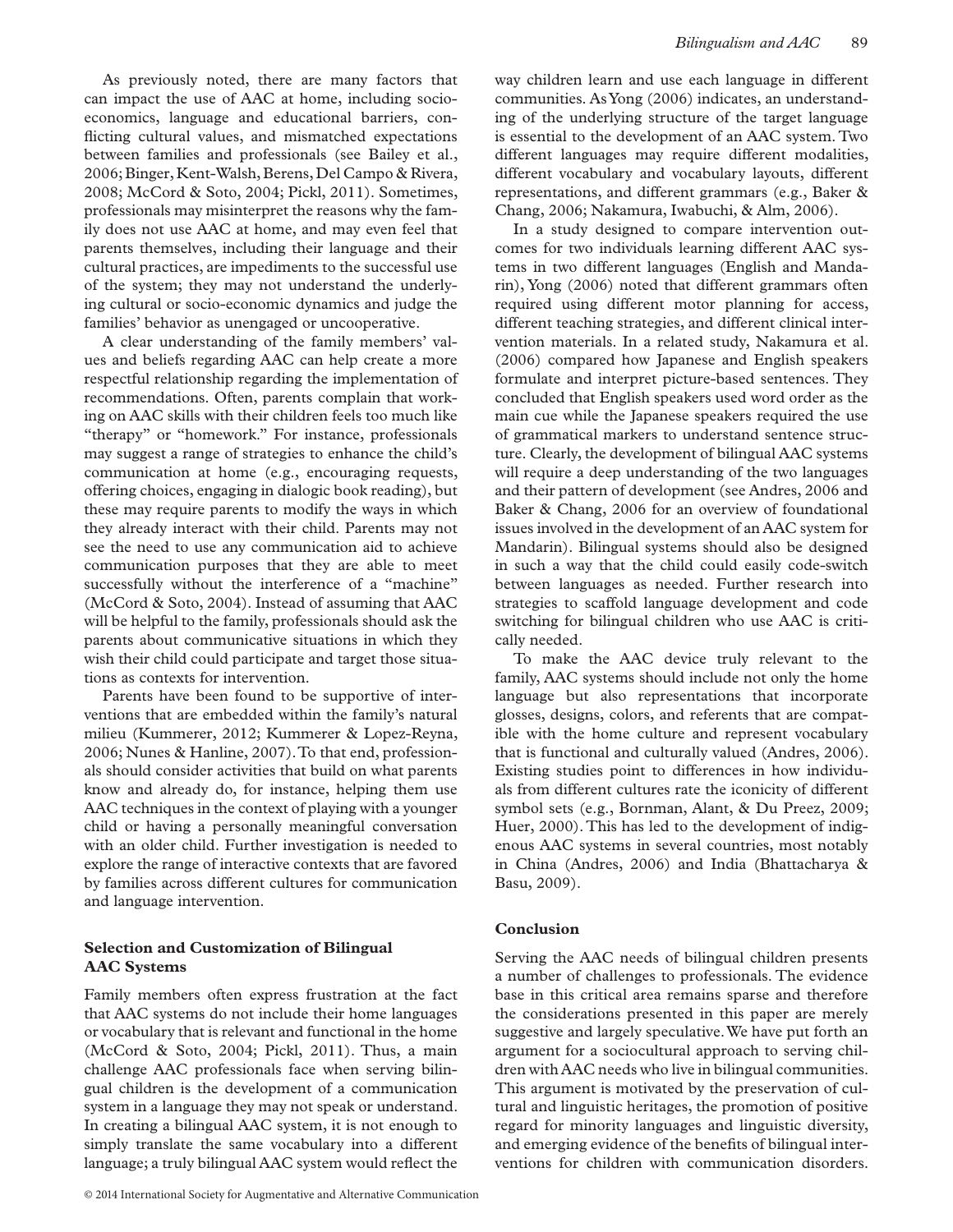We also raise a number of key issues pertaining to culturally and linguistically responsive service delivery in the areas of assessment and intervention, including the selection and customization of bilingual AAC systems. Across these areas of concern, we highlight the need for using assessment and intervention strategies that meet the unique needs of bilingual children and families. A socio-cultural approach can be used to understand the needs and perspectives of bilingual children and their families throughout the service delivery process. In addition, professionals must be knowledgeable about the unique learning and development trajectories of bilingual children. The use of bilingual strategies is crucial for assessment and intervention, even when their implementation must be mediated by interpreters and other adults who act as cultural liaisons. Both the examination of bilingual children's competencies in the assessment stage, and the development of new skills in the intervention stage, need to be considered in the context of cultural practices that are meaningful to the children's families and communities of membership.

Barriers that continue to impede culturally and linguistically responsive service delivery for bilingual children who use AAC also need to be addressed. For example, the lack of diversity among professionals serving children with complex communication needs, and especially the insufficient numbers of bilingual professionals, makes it difficult for children to access service providers who have a deep knowledge of their communication needs. In addition, there continues to be a critical need for high quality personnel preparation to help both monolingual and bilingual practitioners gain relevant knowledge and skills in the delivery of culturally competent services. Because of the complexities involved in meeting the needs of clients across diverse communities, there must also be systemic and sustained structural and administrative supports for service delivery, including increased time for collaboration and service coordination.

We hope that the information offered and the positions taken in this paper serve to engage AAC practitioners and researchers in more in-depth discussions about culturally and linguistically responsive service delivery as it pertains to bilingual children with AAC needs. We also hope to stimulate further conversations about the actions that might be taken across professional and academic communities in AAC to realize the aspirations for high-quality service provision for this growing population of clients. Further investigation is critically needed in order to advance our understanding and improve practice, in particular with regard to the implications of bilingualism for system design and customization; and with respect to the development of effective strategies to scaffold language for children who use AAC and live in bilingual communities. Future research into the effectiveness of a variety of direct and indirect intervention strategies is needed. In addition, to improve intervention efficacy with bilingual children who use AAC, it is essential to understand factors that

promote or constrain generalization of skills within and across languages.

In the absence of evidence-based practice in this largely unexplored area, one way to proceed would be to first identify professionals who are successful at working effectively with parents and children who use AAC and live in bilingual communities. Systematic analysis of their practices might help identify the skill sets professionals need to learn to effectively scaffold communication and language development in two languages meditated by AAC. We encourage all practitioners who work with children from bilingual backgrounds to contribute practice-based evidence and inform a research agenda. Practitioners can complete carefully crafted case studies documenting the challenges, procedures, and outcomes of bilingual interventions. This type of sharing could prove to be a valuable resource to professionals and could serve as a stimulus for the establishment of a rigorous research agenda.

#### **Author Note**

We would like to thank Janice Light, Mats Granlund, and the three reviewers for their helpful suggestions during the review process of this manuscript.

*Declaration of interest:* The authors report no conflicts of interests. The authors alone are responsible for the content and writing of this paper.

#### **References**

- Adescope, O., Lavin, T., Thompson, T., & Ungerleider, C. (2010). A systematic review and meta-analysis of the cognitive correlates of bilingualism . *Review of Educational Research, 80*, 207 – 245 .
- Andres, P. (2006). Developing an appropriate icon set for a Mandarin Chinese augmentative communication system. *International Journal of Computer Processing of Oriental Languages, 19*,  $275 - 283$ .
- Arnaiz, P., & Soto, G. (2003). Special education in Spain at the beginning of the 21st century: The challenge to educate in an unequal and multicultural society . *Journal of Inclusive Education, 17*, 375 – 388 .
- Artiles, A., & Ortiz, A. A. (Eds.). (2002). *English language learners with special education needs: Identifi cation, assessment, and instruction*. McHenry, IL: Delta Systems.
- Bailey, R., Parette, H. P., Stoner, J. B., Angell, M. E., & Carroll, K. (2006). Family members' perceptions of augmentative and alternative communication device use . *Language, Speech, and Hearing Services in Schools, 37, 50-60.*
- Baker, B. R., & Chang, S. (2006). A Mandarin language system in Augmentative and Alternative Communication (AAC). *International Journal of Computer Processing of Oriental Languages, 19*, 225 – 237 .
- Bedore, L. M., Peña, E. D., García, M., & Cortez, C. (2005). Conceptual versus monolingual scoring: When does it make a difference? *Language, Speech, and Hearing Services in Schools, 36*, 188 – 200.
- Bhattacharya, S., & Basu, A. (2009). Design of an iconic communication aid for individuals in India with speech and motion impairments . *Assistive Technology, 21*, 173 – 187 .
- Bialystok, E., Craik, F. I. M., & Luk, G. (2012). Bilingualism: Consequences for mind and brain . *Trends in Cognitive Sciences, 16*, 240-250.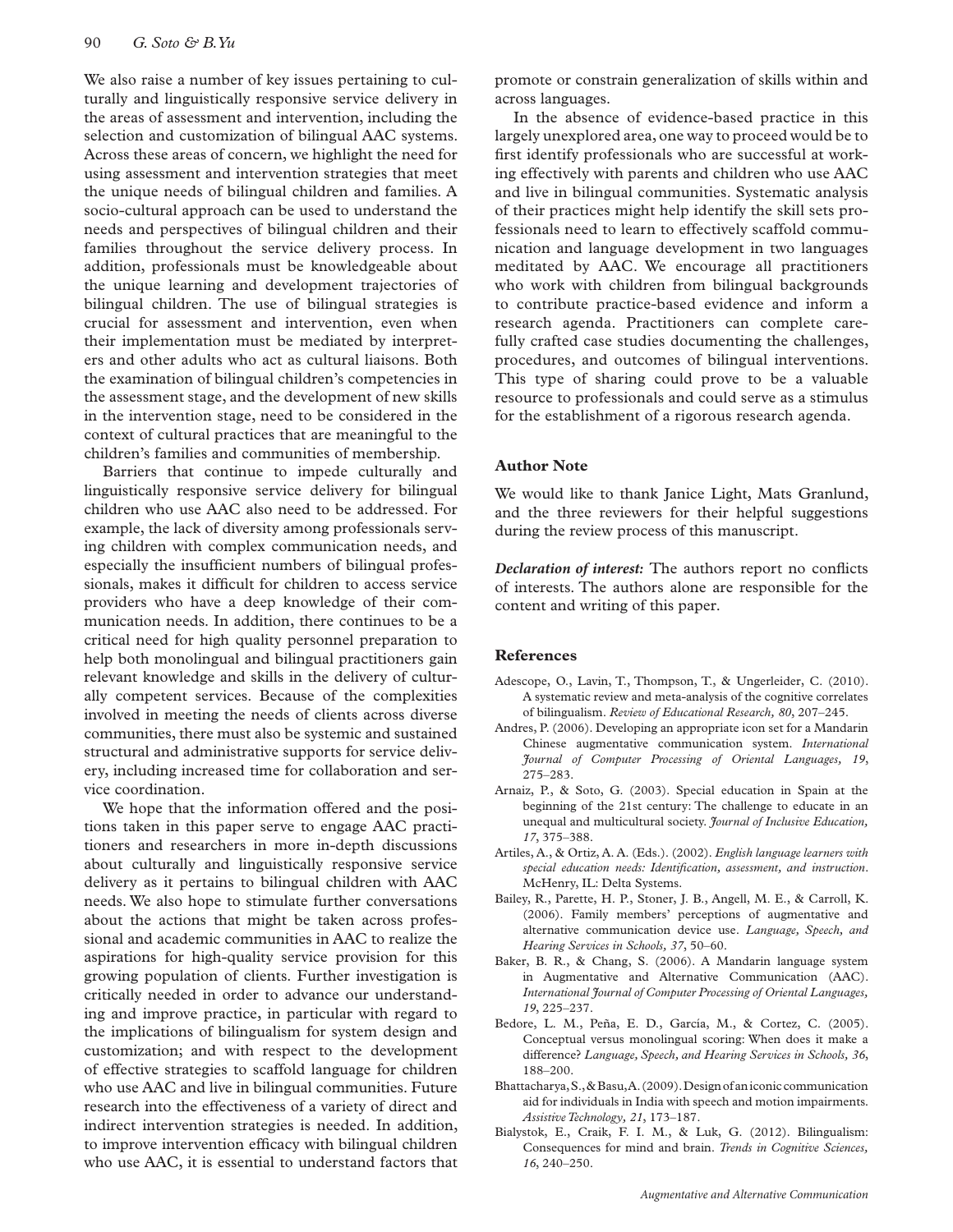- Binger, C., Kent-Walsh, J., Berens, J., Del Campo, A., & Rivera, D. (2008). Teaching latino parents to support the multi-symbol message productions of their children who require AAC . Augmentative and Alternative Communication, 24, 323-338.
- Bornman, J., Alant, E., & Du Preez, A. (2009). Translucency and learnibility of Blissymbols in Setswana-speaking children: An exploration . *Augmentative and Alternative Communication, 25*, 287-298
- Bridges, S., & Midgette, T. (2000). Augmentative/alternative communication. In T. Coleman (Ed.), *Clinical management of communication disorders in culturally diverse children* (pp. 285–333). Needham Heights, MA: Allyn and Bacon.
- Bridges, S. J. (2004). Multicultural issues in augmentative and alternative communication and language . *Topics in Language Disorders, 24, 62-75.*
- Bronfenbrenner, U. (2005). *Making human beings human: Bioecological perspectives on human development*. Thousand Oaks, CA: Sage Publications.
- Bruck, M. (1982). Language impaired children's performance in an additive bilingual education program . *Applied Psycholinguistics, 3*, 45 – 60 .
- Center for Applied Linguistics . (2005) . *Parenting for academic success: A curriculum for families learning English research base*. Retrieved from http://www.cal.org/services/parenting\_bkground.pdf
- Crutchley, A., Botting, N., & Conti-Ramsden, G. (1997). Bilingualism and specific language impairment in children attending language units . *European Journal of Disorders of Communication, 32*,  $267 - 276$ .
- De Lamo White, C., & Jin, L. (2011). Evaluation of speech and language assessment approaches with bilingual children. *International Journal of Language and Communication Disorders, 46*, 613 – 627 .
- Fishman, J. A. (2006). English only: Its ghosts, myths and dangers. In N. Hornberger & M. Pütz (Eds.), *Language loyalty, language planning and language revitalization: Recent*  writings and reflections from Joshua A. Fishman (pp. 179-194). Clevedon: Multilingual Matters .
- Garrett, P. B., & Baquedano-Lopez, P. (2002). Language socialization: Reproduction and continuity, transformation and change. *Annual Review of Anthropology, 31*, 339 – 361 .
- Gutierrez-Clellen, V. F. (1999). Language choice in intervention with bilingual children . *American Journal of Speech-Language*  Pathology, 8, 291-303.
- Gutierrez-Clellen, V. F., & Peña, E. (2001). Dynamic assessment of diverse children: A tutorial. *Language*, Speech, and Hearing *Services in Schools, 32*, 212 – 224 .
- Gutierrez-Clellen, V. F., Simon-Cereijido, G., & Wagner, C. (2008). Bilingual children with language impairment: A comparison with monolinguals and second langauge learners . *Applied Psycholinguistics*, 29, 3-19.
- Håkansson, G., Salameh, E. K., & Nettelbladt, U. (2003). Measuring language development in bilingual children: Swedish-Arabic children with and without language impairment. *Linguistics*, 41, 255 – 288 .
- Hambly, C., & Fombonne, E. (2012). The impact of bilingual environments on language development in children with autism spectrum disorders . *Journal of Autism and Developmental Disorders*, *42*, 1342 – 1352 .
- Hwa-Froelich, D. A., & Vigil, D. C. (2004). Three aspects of cultural influence on communication: A literature review. *Communication Disorders Quarterly, 25, 107–118.*
- Huer, M. B. (2000). Examining perceptions of graphic symbols across cultures: Preliminary study of the impact of culture/ethnicity. Augmentative and Alternative Communication, 16, 180-185.
- Huer, M. B., & Saenz, T. I. (2002). Thinking about conducting culturally sensitive research in Augmentative and Alternative Communication . *Augmentative and Alternative Communication, 18*, 267-273.
- Jordaan, H. (2008). Clinical intervention for bilingual children: An international survey . *Folia Phoniatrica et Logopaedica, 60*,  $97 - 105$ .
- Kay-Raining Bird, E., Cleave, P. L., Trudeau, N., Thordardottir, E., Sutton, A., & Thorpe, A. (2005). The language abilities of bilingual children with Down syndrome. American Journal of Speech-Langugage Pathology, 14, 187-199.
- Kemp, C., & Parette, H. (2000). Barriers to minority family involvement in assistive technology decision-making processes . *Education and Training in Mental Retardation and Developmental Disabilities*, 4, 211-221.
- Kent-Walsh, J., & McNaughton, D. (2005). Communication partner instruction in AAC: Present practices and future directions. Augmentative and Alternative Communication, 21, 195-204.
- Kohnert, K. (2010). Bilingual children with primary language impairment: Issues, evidence and implications for clinical actions. *Journal of Communication Disorders*, 43, 456-473.
- Kohnert, K. (2013). *Language disorders in bilingual children and adults* (2nd ed.). San Diego, CA: Plural Publishing.
- Kohnert, K., & Medina, A. (2009). Bilingual children and communication disorders: A 30-year retrospective. Seminars in *Speech and Language, 30*, 219 – 233 .
- Kohnert, K., Yim, D., Nett, K., Kan, P. F., & Duran, L. (2005). Intervention with linguistically diverse preschool children: A focus on developing home language(s) . *Language, Speech, and Hearing Services in Schools, 36, 251-163.*
- Kritikos, E. P. (2003). Speech-language pathologists' beliefs about language assessment of bilingual/bicultural individuals . *American Journal of Speech-Language Pathology, 12*, 73 – 91 .
- Kummerer, S. (2012). Promising strategies for collaborating with hispanic parents during family-centered speech-language Intervention. *Communication Disorders Quarterly*, 33, 84-95.
- Kummerer, S., & Lopez-Reyna, N.A. (2006). The role of immigrant mothers' beliefs on parental involvement in speech-language therapy. *Communication Disorders Quarterly*, 27, 83-94.
- Langdon, H. W. (2008). *Assessment and intervention for communication disorders in culturally and linguistically diverse populations*. Clifton Park: Thomson.
- Martin, D. (2012). A critical linguistic ethnographic approach to language disabilities in multilingual families . In S. Gardner & M. Martin-Jones(Eds.) , *Multilingualism, discourse, and ethnography* (pp. 305–360). New York: Routledge.
- McCord, S. M., & Soto, G. (2004). Perceptions of AAC: An ethnographic investigation of Mexican-American families. *Augmentative and Alternative Communication, 20*, 209 – 227 .
- Mueller, T. G., Singer, G. H. S., & Carranza, F. D. (2006). Planning and language instruction practices for students with moderate to severe disabilities who are English language learners . *Research and Practice forPersons with Severe Disabilities, 31*, 242 – 254 .
- Nunes, D., & Hanline, M. F. (2007). Enhancing the alternative and augmentative communication use of a child with autism through a parent-implemented naturalist intervention . *International Journal of Disability, Development and Education, 54*, 177 – 197 .
- Nakamura, K., Iwabuchi, M., & Alm, N. (2006). A cross-cultural study on the interpretation of picture-based sentences . *International Journal of Computer Processing of Oriental Languages, 19*, 239 – 248 .
- Ochs, E., & Schieffelin, B. B. (1984). Language acquisition and socialization. In R. A. Shweder & R. A. LeVine (Eds.), *Culture theory: Essays on mind, self and emotion*. New York: Cambridge University Press.
- Ohashi, J. K., Mirenda, P., Marinova-Todd, S., Hambly, C., Fombonne, E., Szatmari, P., & Thompson, A. (2012). Comparing early language development in monolingual- and bilingualexposed young children with autism spectrum disorders . *Research in Autism Spectrum Disorders, 6*, 890 – 897 .
- Paradis, J., Crago, M., & Rice, M. (2003). French-English bilingual children with SLI: How do they compare with their monolingual peers? *Journal of Speech, Language, and Hearing Research, 46*,  $113 - 127$ .
- Paradis, J., Genesee, F., & Crago, M. (2010). *Dual language development and disorders: A handbook on bilingualism and second language learning*. Baltimore, MD: Paul H. Brookes .
- Parette, H. P., Brotherson, M. J., & Huer, M. B. (2000). Giving families a voice in augmentative and alternative communication